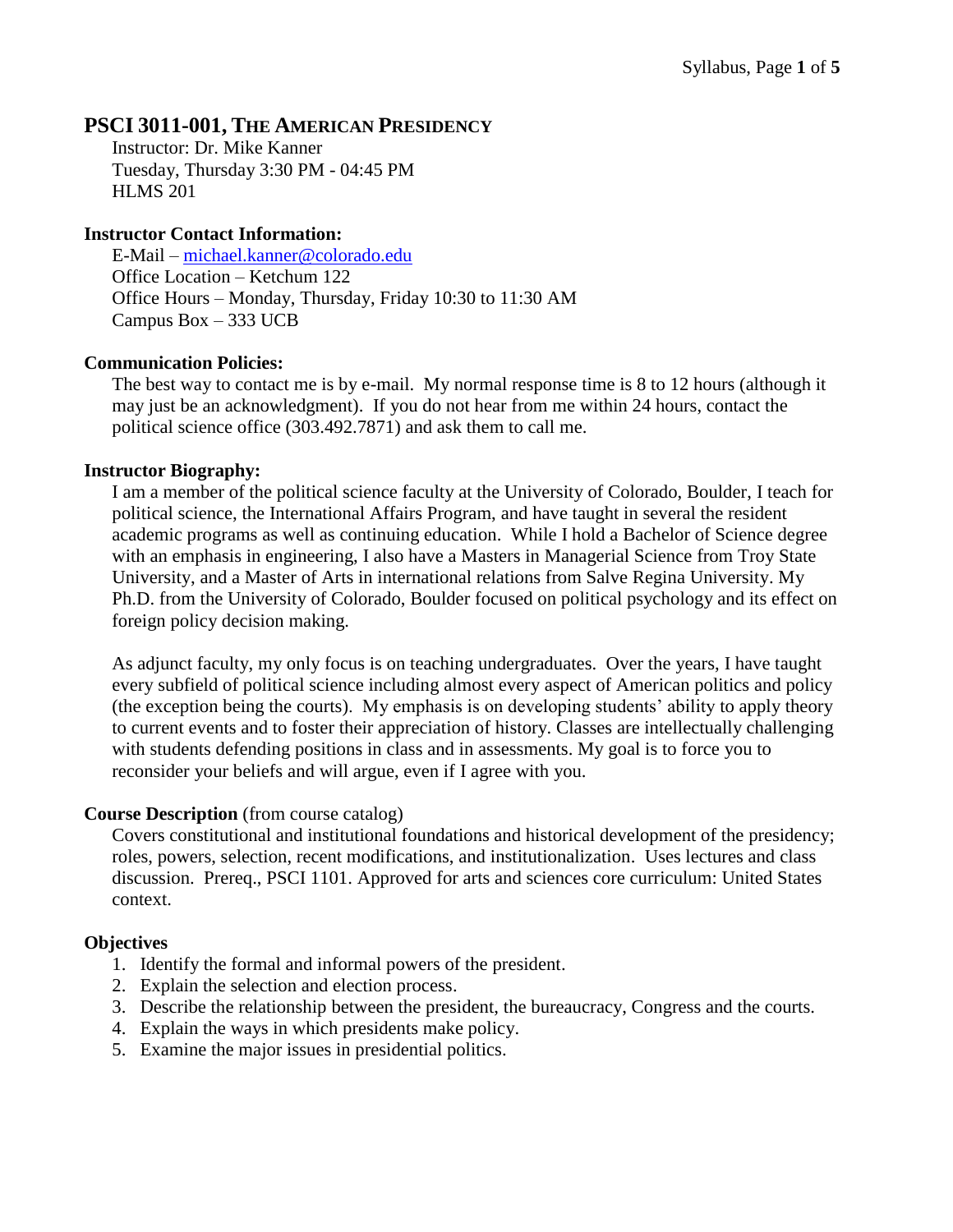## **Overview**

Classes usually start with a short presentation (5-10 minutes) on the day's topic ending with a debate question from the text (if we are reading *Debating the Presidency* that day or one of my own choosing based on the essay we have read). During these debates, students will present the reasoning behind their position and evidence (current or historical) in support of their position.

Assigned readings provide the basis for these discussions. However, just because something is published, does not mean you must accept the argument. A secondary purpose of the course is to promote your ability to analyze arguments. In addition to the content, you should also analyze articles for these elements.

- 1. Identify the assumptions or statements that frame the argument.
- 2. Examine the accuracy and validity of these assumptions.
- 3. Analyze how these assumptions result in different perspectives about the world
- 4. Compare the different policies that may come from the different assumptions.

## **Required Texts**

- Ellis, Richard J. and Michael Nelson. 2018. *Debating the Presidency: Conflicting Perspectives*  on the American Executive.  $4^{nd}$  Edition. Washington, D.C.: Sage Publishing/CQ Press.
- Nelson, Michael. ed. 2014. *The Presidency and the Political System, 10th Edition*. Washington, D.C.: Sage Publishing/CQ Press
- Pika, Joseph A.; John A Maltese, and Andrew Rudalevige. 2018. *Understanding a New Presidency in the Age of Trump*. Washington, D.C.: Sage Publishing/CQ Press
- These books are available from the University bookstore as a single package to get a discounted price. If you want, you can also order them online as either physical text or e-book. However, you MUST have access to textbooks since I do not repeat what is in the readings.
- Ensure that you have the correct editions of the required texts. They are regularly updated and previous editions do not correspond with the more recent editions. This is especially true for *Debating the Presidency.*

#### **Student Responsibilities**

- 1. Show up to class. Readings are only part of what goes on in class.
- 2. Be on time. Lateness is a sign of disrespect to me and the other students.
- 3. Do the readings. The class is based on discussions so being uninformed will decrease everybody's learning experience.
- 4. Keep up with the news. It is always an interesting time to study politics, especially during a presidential campaign. We will be using current events to illustrate and apply what we learn in class.

#### **Grading**

Grading is based on a 100-point scale.

| $\mathbf{A}$ | 100<br>$94-1$ | $B+$ | O <sub>7</sub><br>/-89 | $\overline{\mathbf{C}}$ + | 77-79 | יע | 67-69 | -- | 1 I.<br>v<br><u>.</u> |
|--------------|---------------|------|------------------------|---------------------------|-------|----|-------|----|-----------------------|
|--------------|---------------|------|------------------------|---------------------------|-------|----|-------|----|-----------------------|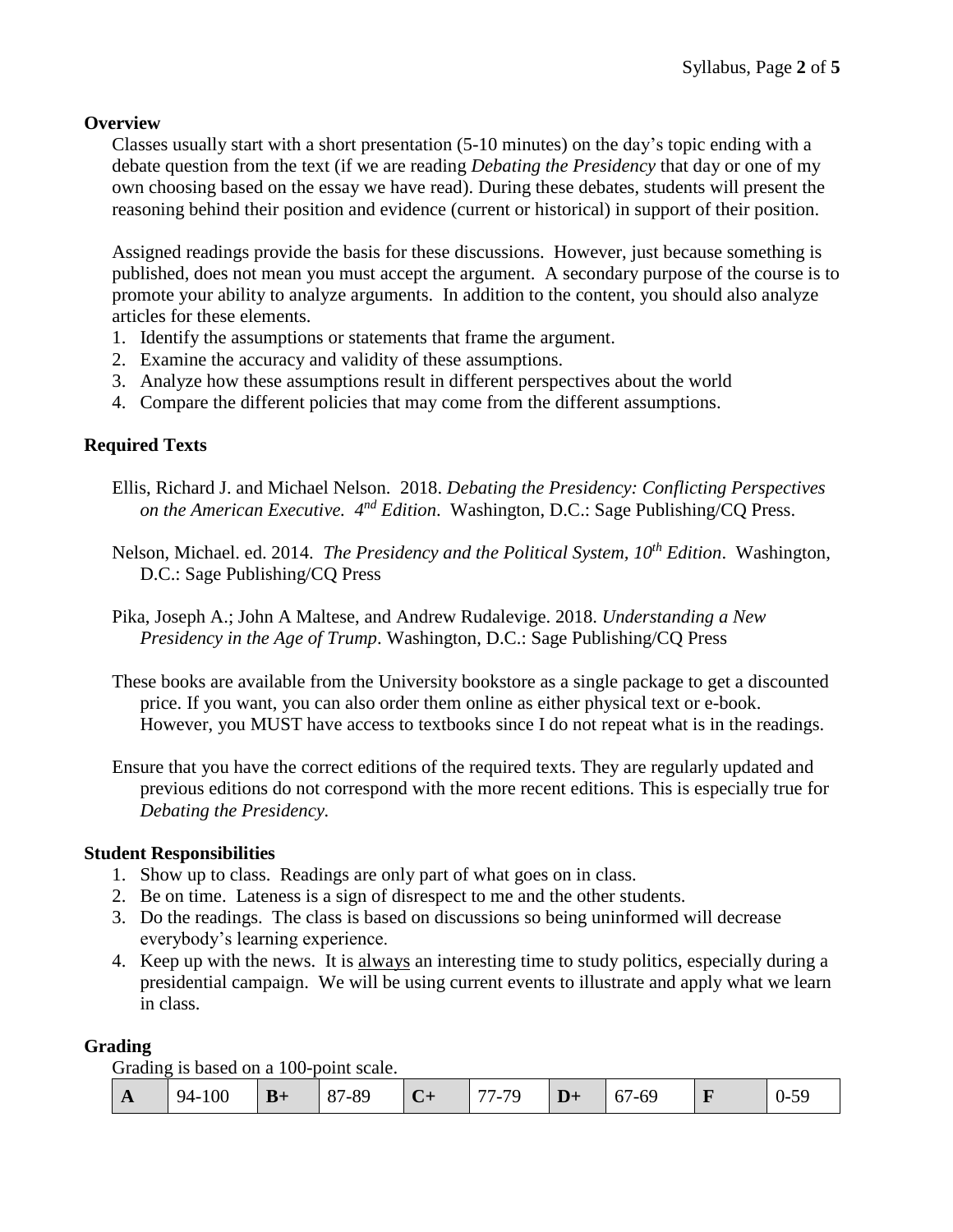| $A-$ | 90-93 | B            | 83-86 | $\mathbf C$ | 73-76 | $\vert$ D    | 63-66     |
|------|-------|--------------|-------|-------------|-------|--------------|-----------|
|      |       | $\mathbf{B}$ | 80-82 | C           | 70-72 | $\mathbf{D}$ | $60 - 62$ |

Your final grade will be a function of the points you achieve. Points are allocated on the following basis.

| Exams $-2$ at points 25 each; Final $-35$ points | 85 points  |
|--------------------------------------------------|------------|
| Attendance and participation                     | 15 points  |
| Total                                            | 100 points |

#### Exams

The three exams (including the final exam) will be in class, closed book exams. Each will consist of seven short answer questions (one paragraph essay) from which students will select five. The final will consist of nine questions of which the student will need to answer seven. These questions are mostly drawn from the in-class discussion questions and will require some synthesis of the subjects discussed since the last exam. A review sheet for the exam will be published at least one week prior to the exam.

#### Attendance.

Absences will only be excused based on illness, incarceration, religious observation, work, sports team or ROTC commitments, or family emergencies. Documentation for the absence may be requested.

| January                          |                              |  |  |  |  |
|----------------------------------|------------------------------|--|--|--|--|
| 16 - Syllabus; PPS 2             | $18 - PPS$ 1                 |  |  |  |  |
| $23 - DTP$ 1                     | $25 - PPS$ 3                 |  |  |  |  |
| $30 - PPS$ 4                     |                              |  |  |  |  |
| February                         |                              |  |  |  |  |
|                                  | $1 - PPS$ 7                  |  |  |  |  |
| $6-DTP3$                         | $8 - PPS8$                   |  |  |  |  |
| 13 – DTP 4; UNP Section I and II | <b>15 - Exam</b>             |  |  |  |  |
| $20 - PPS 5$                     | $22 - DTP7$                  |  |  |  |  |
| $27 - PPS6$                      |                              |  |  |  |  |
| March                            |                              |  |  |  |  |
|                                  | $1 - PPS$ 13                 |  |  |  |  |
| $6-DTP2$                         | $8 - PPS$ 17                 |  |  |  |  |
| $13 - DTP 11$                    | 15 – DTP 12; UNP Section III |  |  |  |  |
| <b>20 - Exam</b>                 | $22 - PPS9$                  |  |  |  |  |
| $27 -$ Spring Break              | 29 – Spring Break            |  |  |  |  |
| April                            |                              |  |  |  |  |
| $3 - DTP8$                       | $5 - PPS$ 10                 |  |  |  |  |
| $10 - DTP$ 6                     | $12 - PPS$ 11                |  |  |  |  |
| $17 - PPS$ 12                    | 19 – PPS 14; UNP Section IV  |  |  |  |  |
| $24 - PPS$ 15                    | $26 - PPS$ 16                |  |  |  |  |

## **Class Schedule**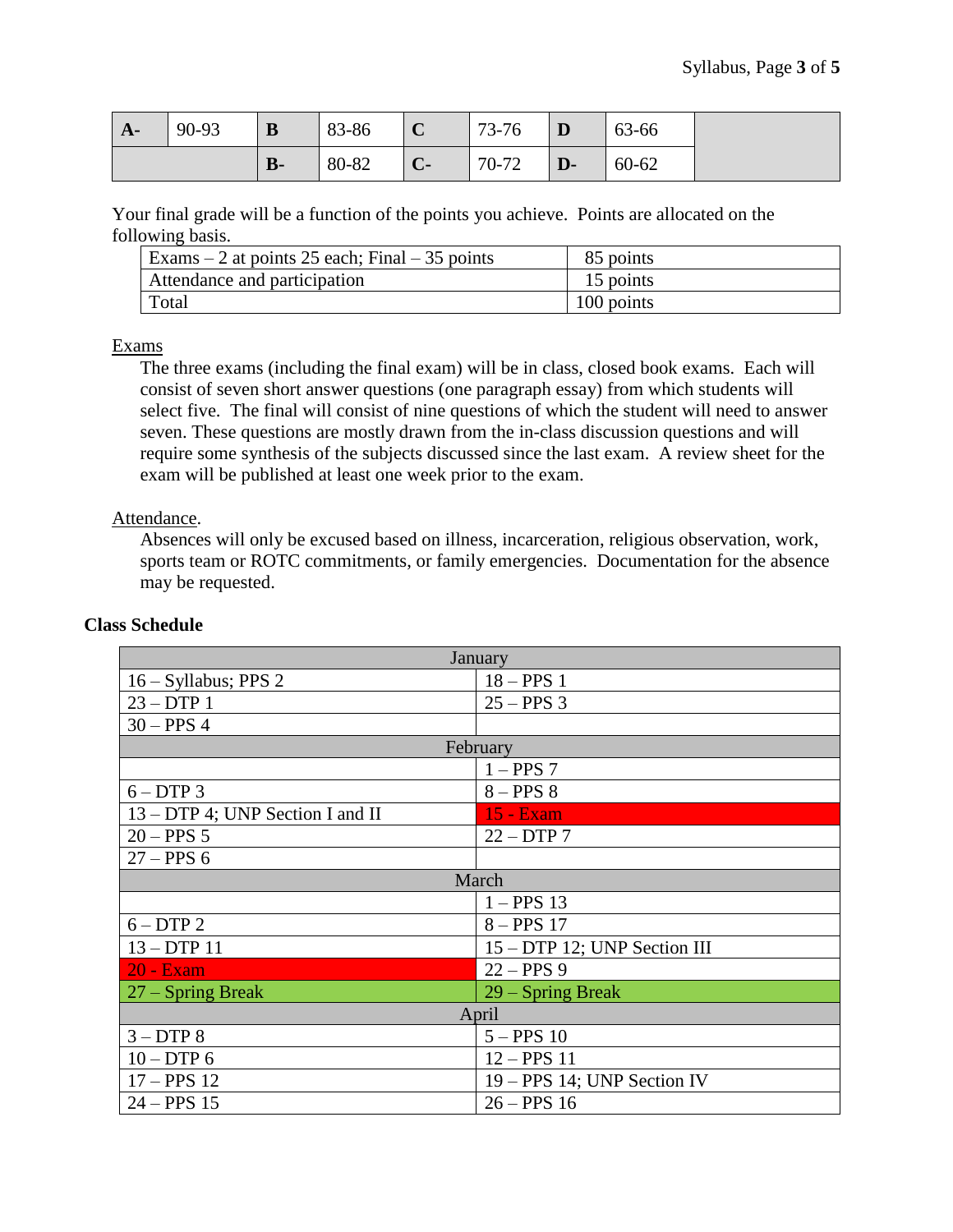| May                     |                                                                                |                            |  |  |
|-------------------------|--------------------------------------------------------------------------------|----------------------------|--|--|
| $1 - DTP$ 13            |                                                                                | 3 – PPS 18; UNP Section VI |  |  |
| <b>Final Exam - TBD</b> |                                                                                |                            |  |  |
| Legend                  |                                                                                |                            |  |  |
| <b>PPS</b>              | Chapter from The Presidency and the Political System, $10^{th}$ Edition        |                            |  |  |
| <b>DTP</b>              | Chapter from Debating the Presidency: Conflicting Perspectives on the American |                            |  |  |
|                         | <i>Executive.</i> $3^{nd}$ <i>Edition</i>                                      |                            |  |  |
|                         | $UNP$ Section from <i>Understanding a New Presidency in the Age of Trump</i> . |                            |  |  |

#### **Policies**

The language here is recommended by the University administration.

## Disabilities

If you qualify for accommodations because of a disability, please submit to me a letter from Disability Services in a timely manner so that your needs be addressed. Disability Services determines accommodations based on documented disabilities. Contact: 303-492-8671, Willard 322, and http://www.Colorado.EDU/disabilityservices

If you have a temporary medical condition or injury, see guidelines at <http://www.colorado.edu/disabilityservices/go.cgi?select=temporary.html>

Disability Services' letters for students with disabilities indicate legally mandated reasonable accommodations. The syllabus statements and answers to Frequently Asked Questions can be found at http://www.colorado.edu/disabilityservices.

## Religious Observances

Campus policy regarding religious observances requires that faculty make every effort to deal reasonably and fairly with all students who, because of religious obligations, have conflicts with scheduled exams, assignments or required attendance. In this class, notify me as soon as possible. See full details at [http://www.colorado.edu/policies/fac\\_relig.html.](http://www.colorado.edu/policies/fac_relig.html) A comprehensive calendar of the religious holidays most commonly observed by CU-Boulder students is at http://www.interfaithcalendar.org/

## Classroom Behavior

Students and faculty each have responsibility for maintaining an appropriate learning environment. Students who fail to adhere to behavioral standards may be subject to discipline. Faculty has the professional responsibility to treat students with understanding, dignity, and respect, to guide classroom discussion and to set reasonable limits on the manner in which students express opinions. See policies at http://www.colorado.edu/policies/classbehavior.html.

#### Honor Code

All students of the University of Colorado at Boulder are responsible for knowing and adhering to the academic integrity policy of this institution. Violations of this policy may include: cheating, plagiarism, aid of academic dishonesty, fabrication, lying, bribery, and threatening behavior. All incidents of academic misconduct shall be reported to the Honor